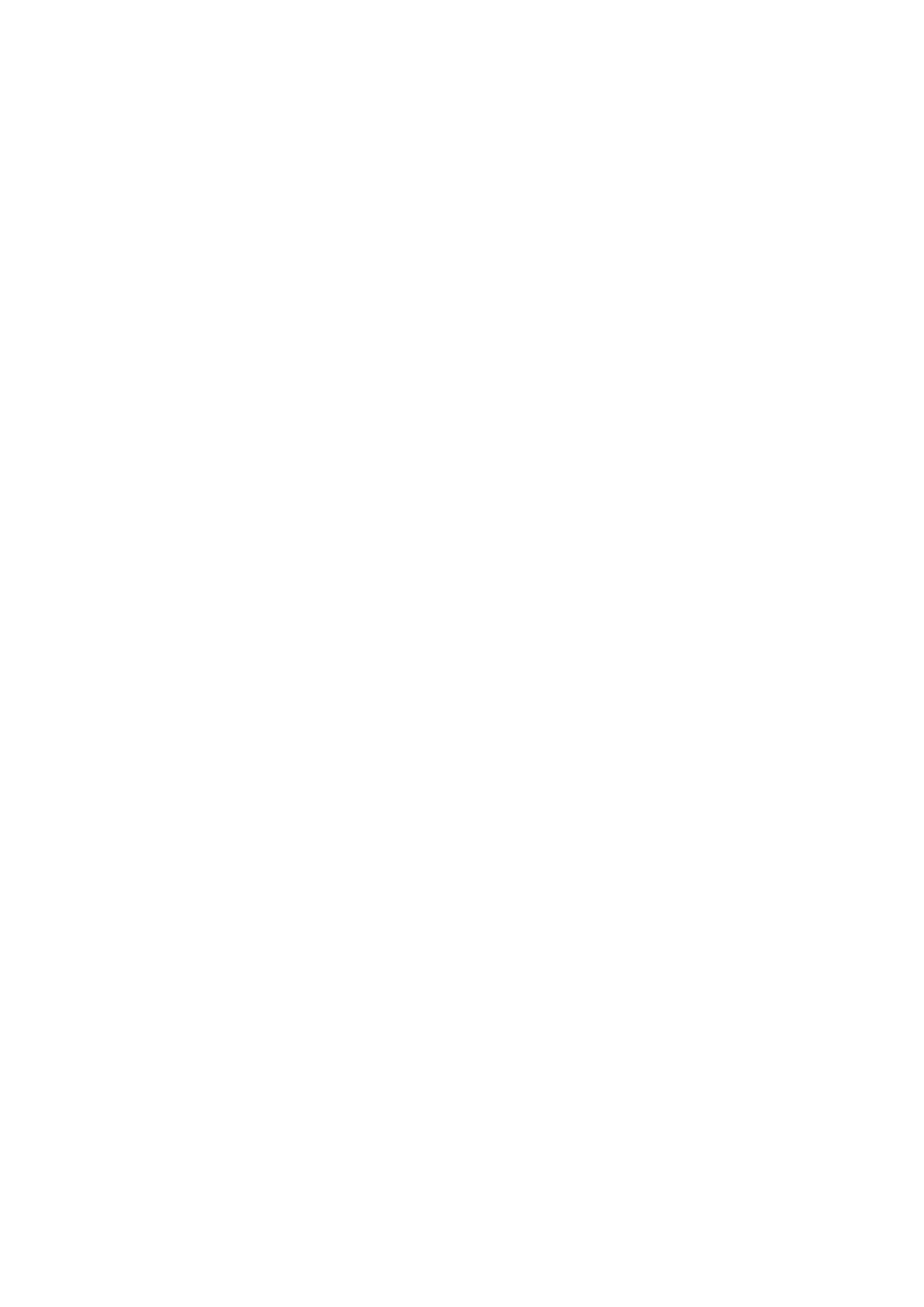## **Renfrewshire Council**

### **Internal Audit Service**

## **Update for Renfrewshire Valuation Joint Board on the Audit Engagement concluded in November 2018**

| Category         | <b>Engagement</b>                               | <b>Assurance Rating</b> | <b>Recommendation Ratings</b> |                  |                         |                               |
|------------------|-------------------------------------------------|-------------------------|-------------------------------|------------------|-------------------------|-------------------------------|
|                  |                                                 |                         | <b>Critical</b>               | <b>Important</b> | Good<br><b>Practice</b> | <b>Service</b><br>Improvement |
| <b>Assurance</b> | Valuation System -<br><b>Non-Domestic Rates</b> | Substantial             |                               |                  |                         |                               |

| <b>Assurance Level</b>       |                                                                                                                                                                                                                                                                                                                                                                    |
|------------------------------|--------------------------------------------------------------------------------------------------------------------------------------------------------------------------------------------------------------------------------------------------------------------------------------------------------------------------------------------------------------------|
| <b>Substantial Assurance</b> | There is a sound system of internal control designed to achieve the<br>$\bullet$<br>objectives of the area being reviewed.<br>The control processes tested are being consistently applied.<br>٠                                                                                                                                                                    |
| <b>Reasonable Assurance</b>  | The internal control processes are generally satisfactory with some<br>٠<br>areas of weakness being identified that could put some objectives<br>of the area being reviewed at risk<br>There is evidence that the level of non-compliance with some of the<br>$\bullet$<br>control processes may put some of the objectives of the area being<br>reviewed at risk. |
| <b>Limited Assurance</b>     | Weaknesses in the system of internal controls are such as to put<br>$\bullet$<br>the objectives of the area being reviewed at risk.<br>The level of non-compliance puts the objectives of the area being<br>$\bullet$<br>reviewed at risk.                                                                                                                         |
| <b>No Assurance</b>          | Control processes are generally weak with significant risk to the<br>$\bullet$<br>achievement of the objectives of the area being reviewed.<br>Significant non-compliance with control processes leaves the<br>$\bullet$<br>processes/systems open to error or abuse.                                                                                              |

| Recommendation<br>Rating   |                                                                       |
|----------------------------|-----------------------------------------------------------------------|
| <b>Service Improvement</b> | Implementation will improve the efficiency / housekeeping of the      |
|                            | area under review.                                                    |
| <b>Good Practice</b>       | Implementation will contribute to the general effectiveness of        |
|                            | control.                                                              |
| Important                  | Implementation will raise the level of assurance provided by the      |
|                            | control system to acceptable levels.                                  |
| Critical                   | Addresses a significant risk, impacting on the objectives of the area |
|                            | under review.                                                         |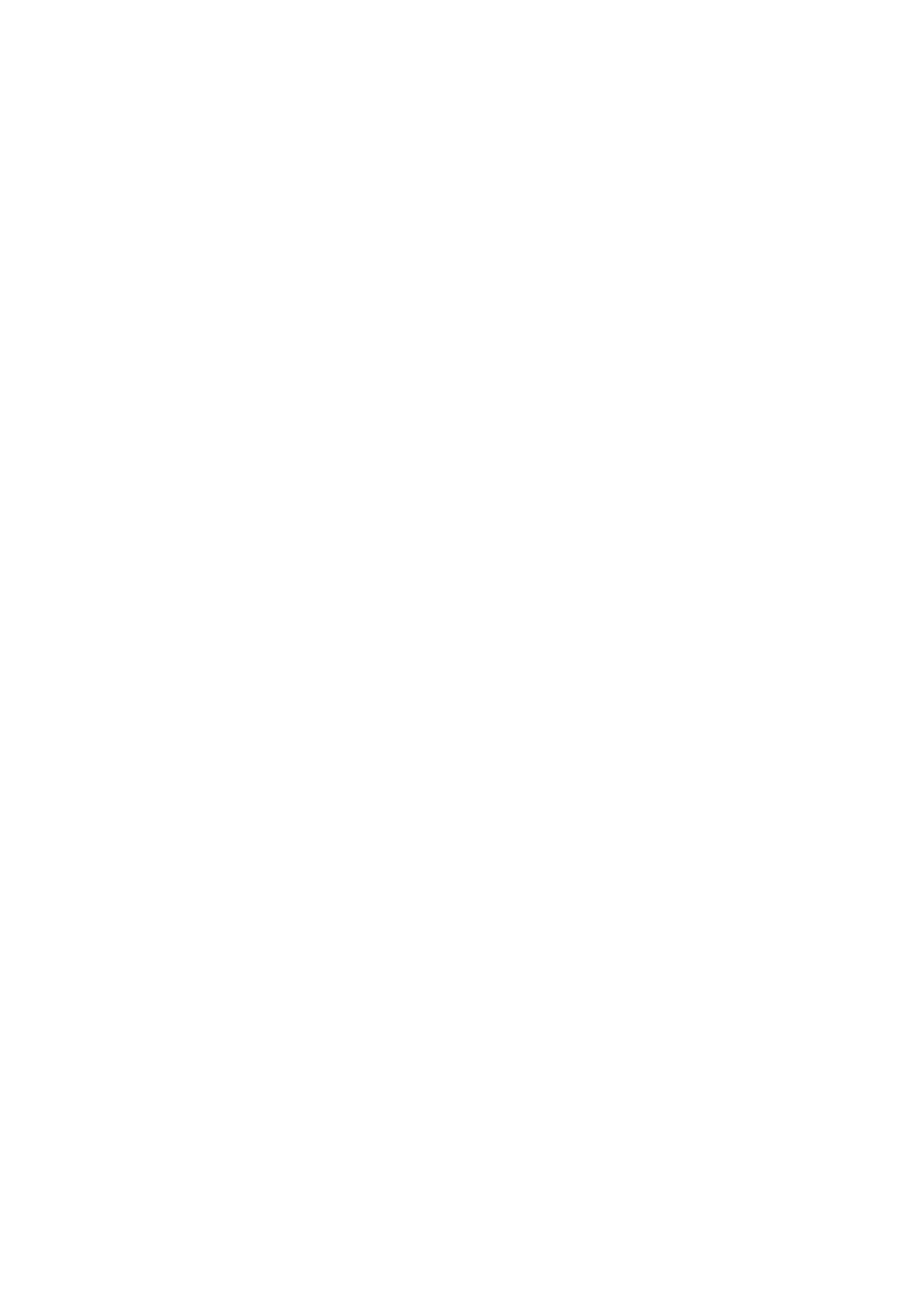# Internal Audit Report

# Renfrewshire Valuation Joint Board

# Valuation System – Non Domestic Rates (A0012/2019/001)

**A0012/2019/001 Date: November 2018**

### **COMMITTEE SUMMARY**

### **Audit Objectives**

The objectives of the audit were to ensure that:

- 1. There are adequate documented procedures in place which are up to date and comply with current legislation;
- 2. The valuation system is updated accurately and within a reasonable time period;
- 3. Non-Domestic Rates teams receive regular updates in relation to amendments made;
- 4. The valuation system is regularly reconciled to the non-domestic rates system and discrepancies are promptly investigated
- 5. Data is held securely in compliance with the relevant legislation.

### **Audit Scope**

- 1. Interviewed the appropriate staff, evaluated the controls in place for the non-domestic rates valuation system and identified any possible improvements to the system.
- 2. Prepared and undertook a series of tests to ensure the non-domestic rates valuation system is operating effectively and as described. Reconciliation of the valuation system to the non-domestic rates system was tested for Renfrewshire and East Renfrewshire only. It was not tested for Inverclyde.

#### **Key Audit Assurances**

- 1. There are adequate documented procedures in place which comply with legislation.
- 2. Renfrewshire's Non-Domestic Rates team receives regular updates in relation to amendments made.
- 3. The valuation system for Renfrewshire and East Renfrewshire properties is regularly reconciled to the non-domestic rates and discrepancies are promptly investigated.
- 4. Data is held securely in compliance with the General Data Protection Regulation directive.

### **Key Risks**

There were no key risks identified during the audit.